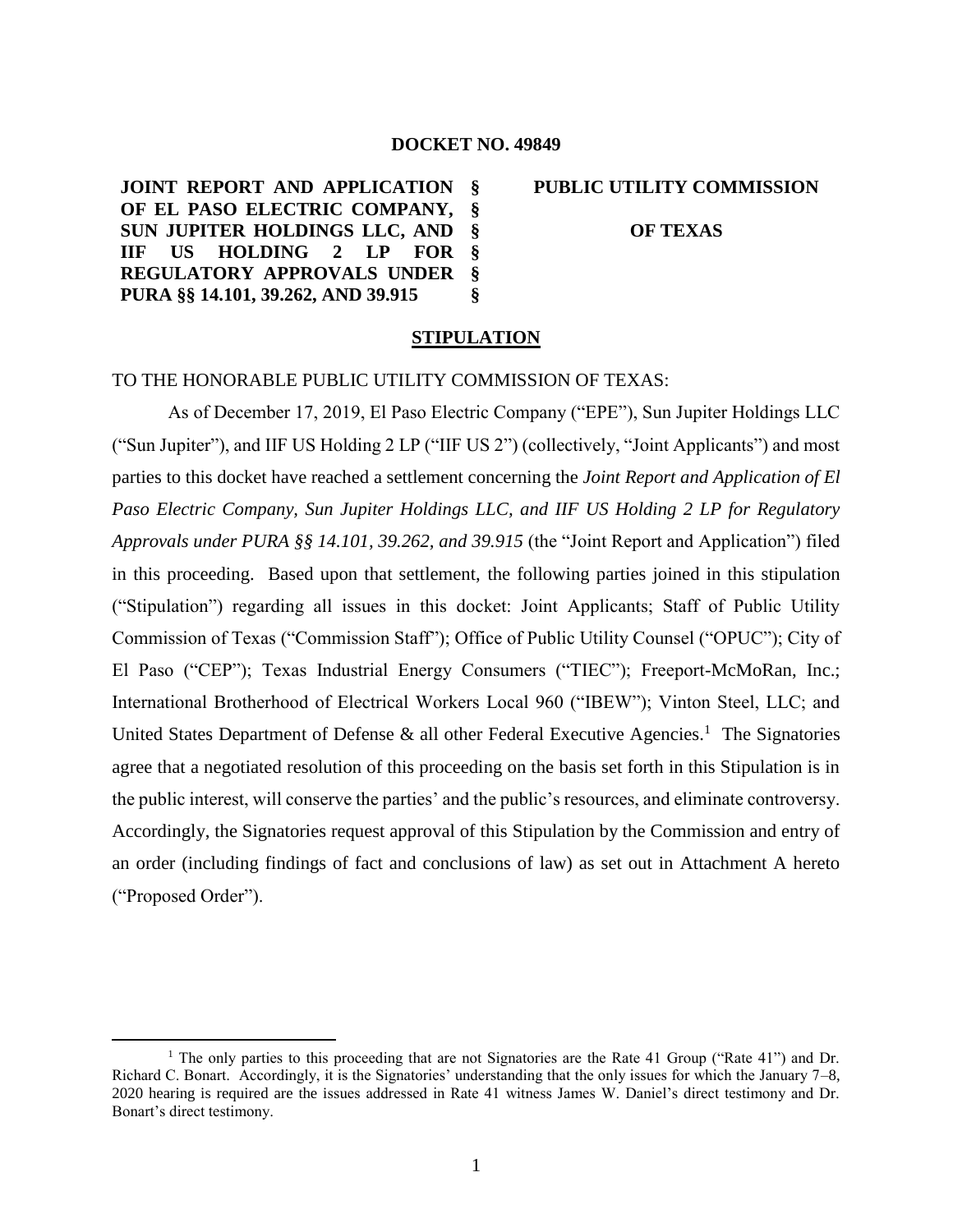This Stipulation has been drafted by all Signatories and is the result of negotiation, compromise, settlement, and accommodation. The Signatories agree that the terms and conditions are interdependent. If the Commission does not accept this Stipulation as presented, or issues an order inconsistent with the terms of this Stipulation or the Proposed Order, the Signatories agree that any Signatory adversely affected by the alteration has the right to withdraw from this Stipulation in the manner and within the time period prescribed herein, thereby becoming released from its obligations arising hereunder, and to proceed as otherwise permitted by law to exercise all rights available under the law.

This Stipulation is binding on each of the Signatories only for the purpose of resolving the issues as set forth herein and for no other purpose.

By this Stipulation, the Signatories resolve all issues among them related to this proceeding and hereby stipulate and agree as follows and request that the Commission enter the Proposed Order attached hereto as Attachment A that reflects the following:

#### **A. Transaction:**

1. In the Joint Report and Application filed in this docket, Joint Applicants seek Commission approval of a transaction through which, in accordance with the Agreement and Plan of Merger ("Merger Agreement") attached as Exhibit A to the Joint Report and Application, Sun Jupiter's wholly-owned subsidiary, Sun Merger Sub Inc. ("Merger Sub"), will merge with and into EPE, with EPE continuing as the surviving corporation (the "Transaction"). IIF US 2 will provide Sun Jupiter the equity necessary to complete the acquisition of EPE. As a result of the Transaction, EPE will become a direct, wholly-owned subsidiary of Sun Jupiter and an indirect, wholly owned subsidiary of IIF US 2. Shares held by EPE's current public shareholders immediately before the Transaction's effective time will be cancelled and converted into the right to receive \$68.25 in cash per share without interest, and shares of EPE's common stock will be delisted from the New York Stock Exchange ("NYSE"). The per-share purchase price of \$68.25 in cash represents an enterprise value of approximately \$4.3 billion, including EPE's net debt, and is a 17% premium to EPE's unaffected closing price on May 31, 2019, the last trading day before the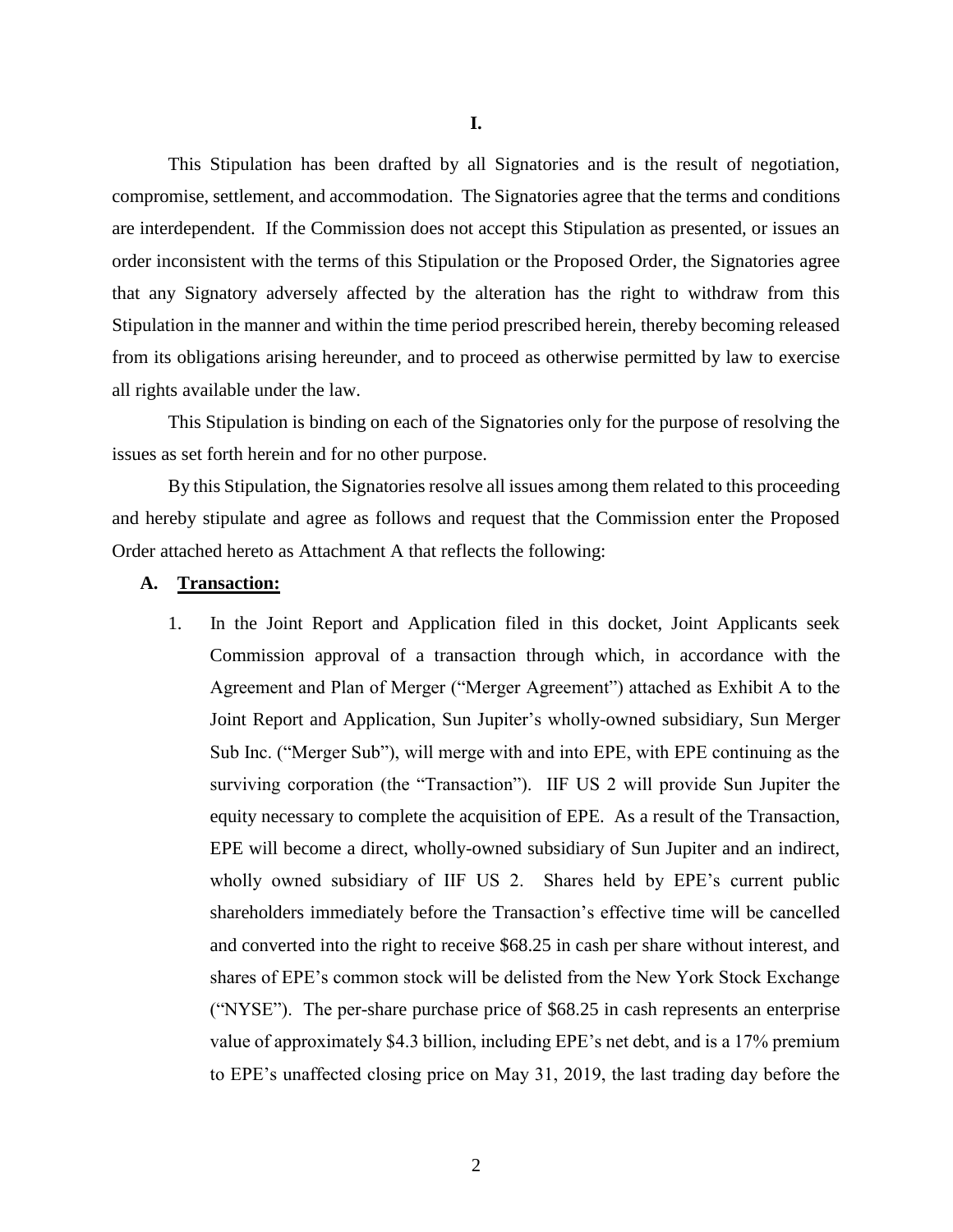announcement of the Merger Agreement. Immediately following the Transaction, Sun Jupiter will own all the equity in EPE.

- 2. The Signatories agree that, based on the requirements of this Stipulation, the Transaction is in the public interest in accordance with PURA §§ 39.262(*l*)–(m) and 39.915. The Signatories specifically agree that the Transaction will not adversely affect EPE's reliability of service, availability of service, or cost of service.
- 3. The Signatories also agree that, based on the requirements of this Stipulation, the Transaction is in the public interest in accordance with PURA § 14.101. The Signatories specifically agree that the Transaction will not (a) result in the transfer of jobs to workers outside of Texas, (b) adversely affect the health or safety of EPE's customers or employees, or (c) result in a decline in service. The Signatories also agree that the Transaction will result in no EPE property or other assets being sold, transferred, or otherwise affected.

## **B. Agreed Regulatory Commitments**:

The Signatories agree to the following Regulatory Commitments:

## *Duration of Commitments*

1. Except to the extent that any of the following conditions explicitly state otherwise, the following commitments will apply as of closing of the Transaction and continue to apply thereafter, unless and until altered by the Commission.

## *Governance Limits and Documentation*

2. A Delegation of Authority declaring the duties of the EPE Board of Directors and Sun Jupiter shall be adopted as soon as practicable after the closing of the Transaction in a form substantially similar to the Delegation of Authority attached hereto as Attachment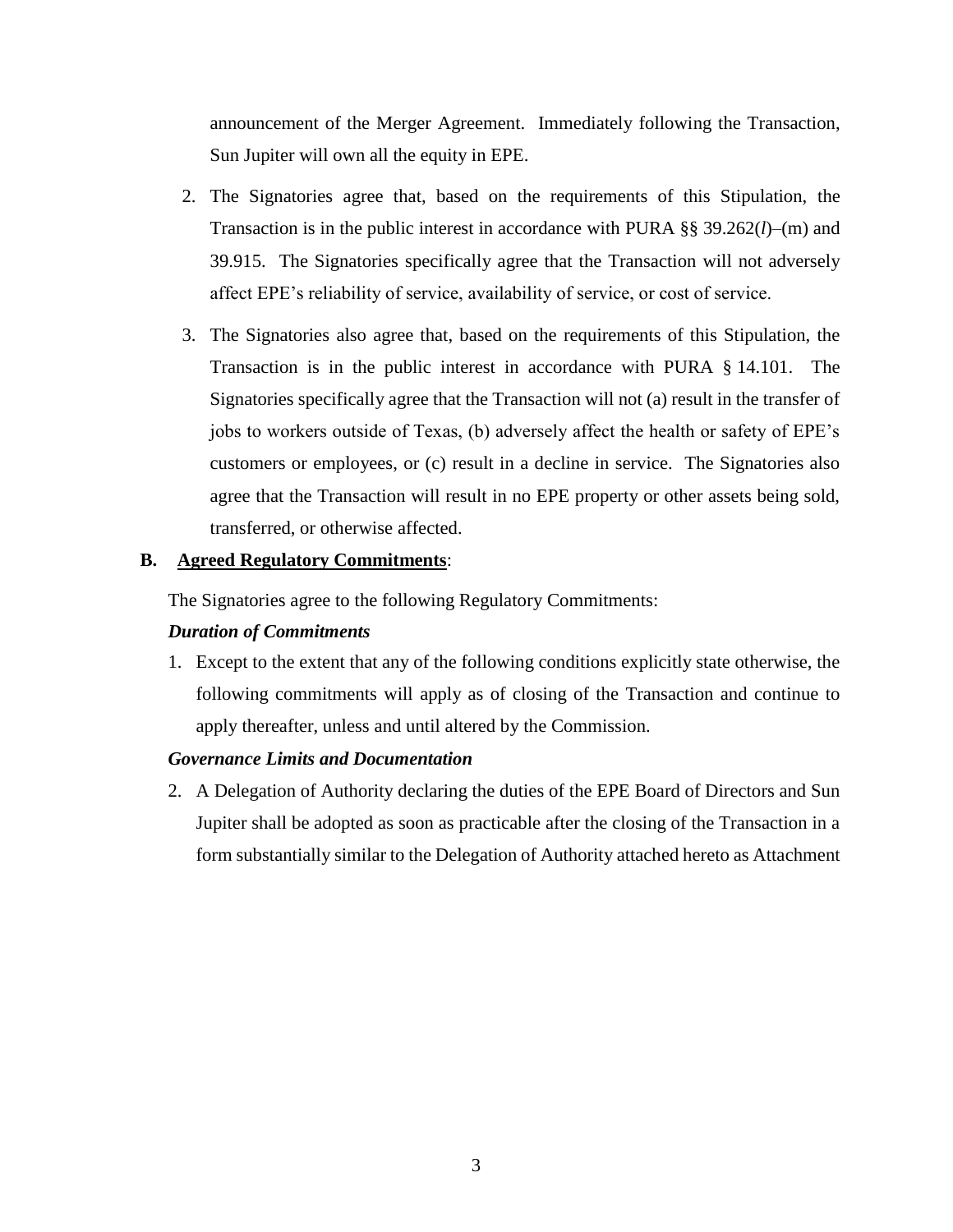B. The Delegation of Authority shall bind Sun Jupiter and EPE and shall be filed with the Commission.

- 3. The Delegation of Authority will establish that the sole authorized purpose of EPE is the provision of retail and wholesale electric utility service and the performance of activities reasonably necessary and appropriate to exercise utility service provision.
- 4. The Delegation of Authority will establish that the sole authorized purpose of Sun Jupiter, the direct shareholder of EPE, is the ownership of EPE and the performance of activities reasonably necessary and appropriate to exercise such ownership.
- 5. The EPE Board of Directors shall consider, subject to applicable Texas law, the best interests of EPE, consistent with the Commission approved ring fence.
- 6. The Delegation of Authority will require that any amendment thereto that concerns the conditions set forth therein or in these Regulatory Commitments will require the prior approval of the Commission.
- 7. No more than thirty (30) days after the closing of the Transaction, EPE will amend its corporate bylaws to incorporate the provisions of the Delegation of Authority (including these Regulatory Commitments). To the extent thereafter that any changes are sought to amend EPE's bylaws that impact the terms of the Delegation of Authority or these Regulatory Commitments, such changes shall be approved by the Commission before the effectiveness of such changes.
- 8. No more than thirty (30) days after the closing of the Transaction, Sun Jupiter will incorporate the provisions of the Delegation of Authority (including these Regulatory Commitments) into its Limited Liability Company Agreement ("LLC Agreement"). To the extent thereafter that any changes are sought to amend the LLC Agreement that impact the terms of the Delegation of Authority or these Regulatory Commitments,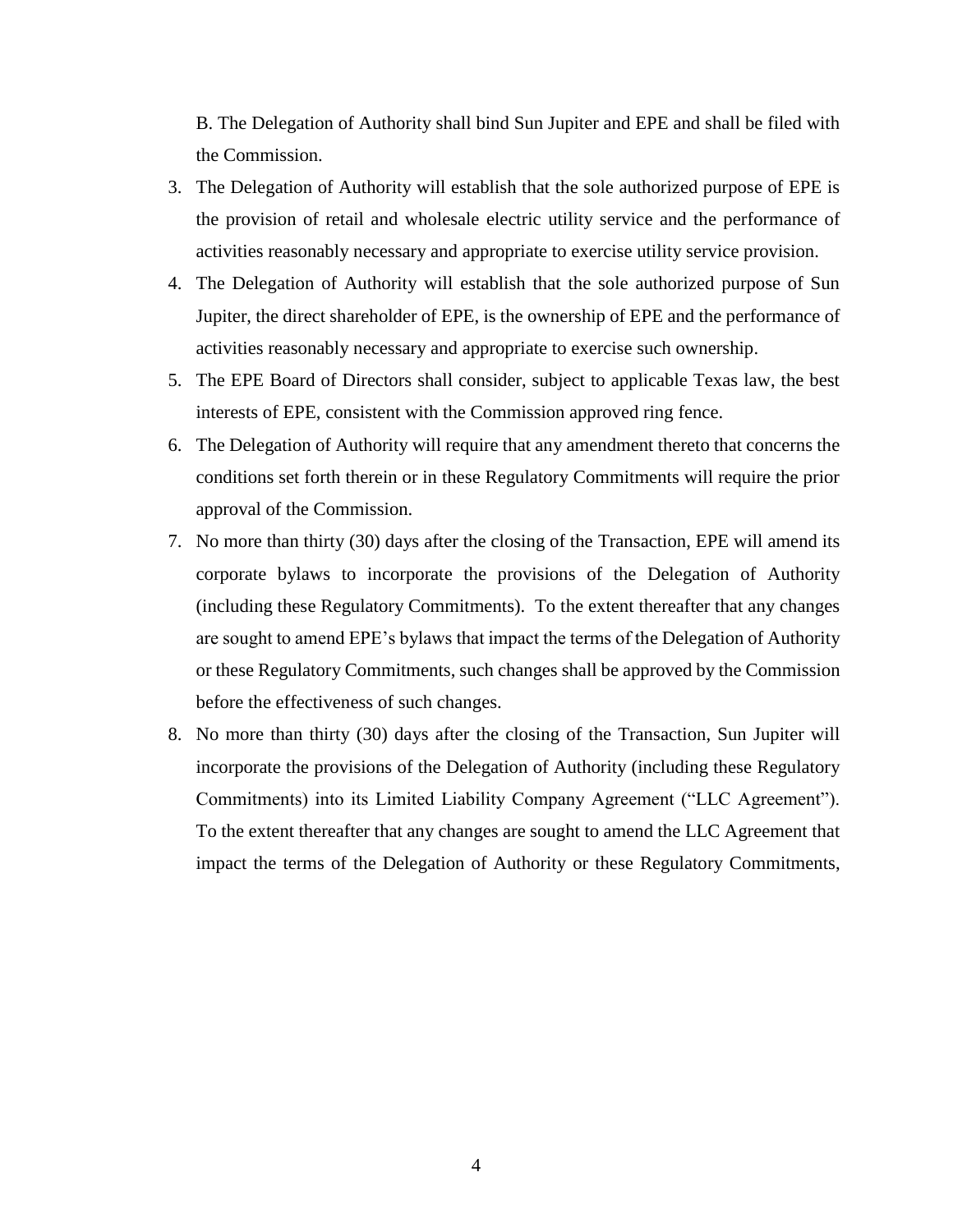such changes shall be approved by the Commission before the effectiveness of such changes.

9. The LLC Agreement will include a provision that Sun Jupiter has a duty to act, subject to applicable Delaware law, in the best interests of EPE consistent with the Commission approved ring fence.

#### *Economic Development and Community Commitments*

- 10. Economic Development Fund. Joint Applicants will dedicate \$100 million to promote economic development in the EPE service territory, including the City of El Paso, Texas and the City of Las Cruces, New Mexico. Of that amount, \$80,000,000 will be jurisdictionally allocated to EPE's Texas service territory over a period of fifteen (15) years. The \$80,000,000 allocated to Texas will be administered by the City of El Paso's Economic Development Department and will be funded by Sun Jupiter in fifteen (15) equal annual installments of \$5,333,333.33. The first installment will be made by December 15, 2020, with each successive installment due by December 15 or the following business day of the applicable year. Contributions to the fund will not be recoverable in EPE's rates.
- 11. Charitable Giving. Joint Applicants will maintain EPE's annual amount of charitable giving following the closing of the Transaction at EPE's average annual charitable giving level for the three-year period ending December 31, 2018 (i.e., approximately \$1.2 million per year throughout EPE's service territory). This commitment will remain regardless of the level allowed in EPE's rates. All Signatories reserve the right to challenge inclusion of these expenses in rates. To the extent EPE seeks to recover these costs in rates, the inclusion of such costs shall be described in the executive summary of the rate filing package.
- 12. Low-Income Assistance Programs. Joint Applicants will maintain EPE's existing lowincome assistance programs while evaluating potential methods to improve such programs.
- 13. Entry-Level Training Programs. Joint Applicants will create or enhance programs that provide entry-level training focused on engineering, management, and finance skills for the local labor force in collaboration with The University of Texas at El Paso, El Paso Community College, and New Mexico State University. This commitment will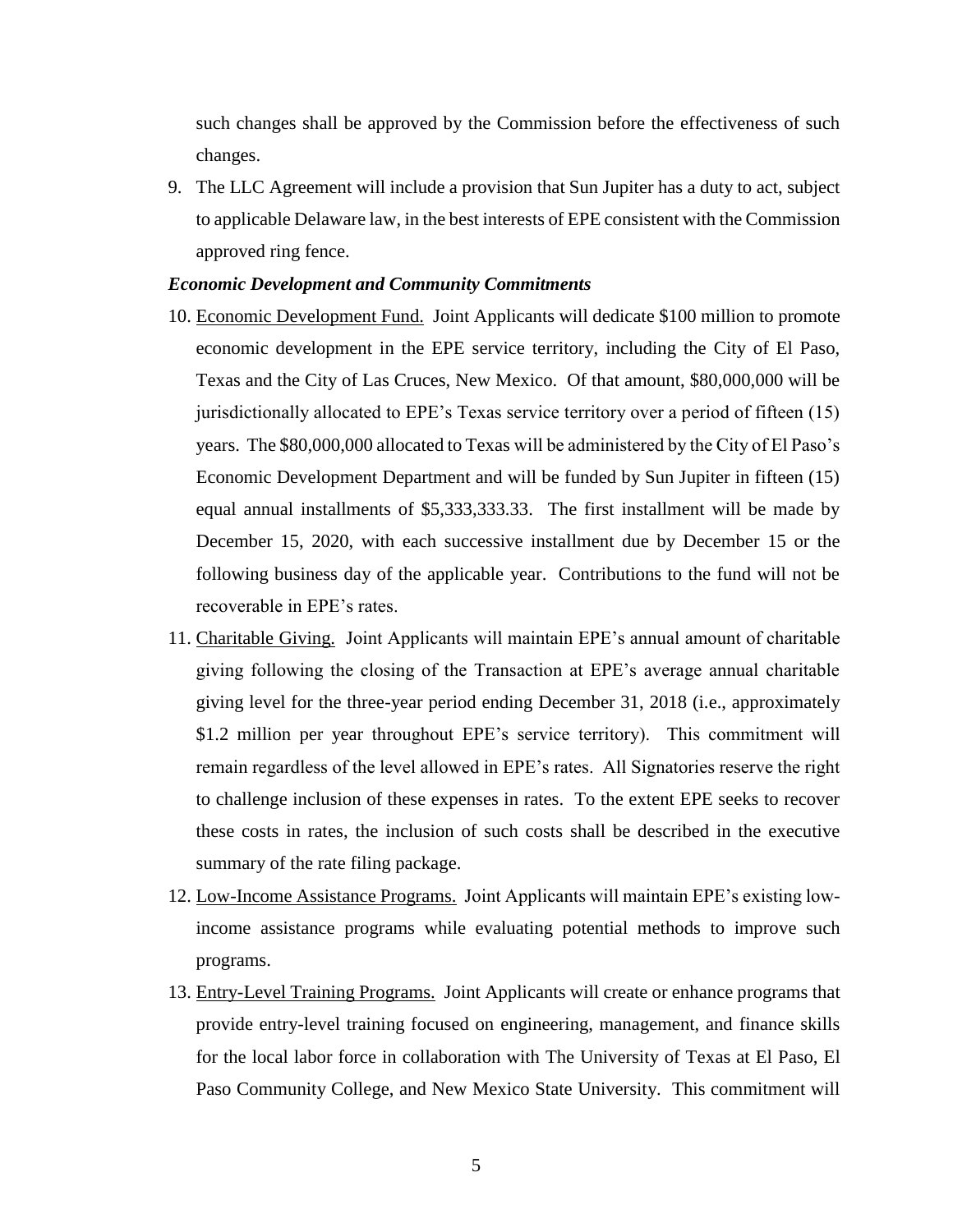remain regardless of the level allowed in EPE's rates. All Signatories reserve the right to challenge inclusion of these expenses in rates. To the extent EPE seeks to recover these costs in rates, the inclusion of such costs shall be described in the executive summary of the rate filing package.

- 14. Apprenticeship Programs. Joint Applicants will create or enhance apprenticeship programs for technical and professional positions for students in local high schools and colleges. This commitment will remain regardless of the level allowed in EPE's rates. All Signatories reserve the right to challenge inclusion of these expenses in rates. To the extent EPE seeks to recover these costs in rates, the inclusion of such costs shall be described in the executive summary of the rate filing package.
- 15. Supplier Diversity. Joint Applicants will continue and enhance utility supplier diversity by promoting the inclusion of minority-, women-, LGBTQ-, and veteranowned businesses into EPE's supply chain. This commitment will remain regardless of the level allowed in EPE's rates. All Signatories reserve the right to challenge inclusion of these expenses in rates. To the extent EPE seeks to recover these costs in rates, the inclusion of such costs shall be described in the executive summary of the rate filing package.
- 16. New Technology Programs. Joint Applicants will study and evaluate growth opportunities related to electric vehicles, distributed generation, and battery storage in collaboration with The University of Texas at El Paso, El Paso Community College, and New Mexico State University. All Signatories reserve the right to challenge inclusion of these expenses in rates. To the extent EPE seeks to recover these costs in rates, the inclusion of such costs shall be described in the executive summary of the rate filing package.

#### *Rate and Capital Expenditure Commitments*

17. Rate Credit. EPE will issue a rate credit to its Texas customers in a total aggregate amount for all customers of \$21 million. The rate credit will be distributed among customers in 36 monthly installments. No later than 45 days after the closing of the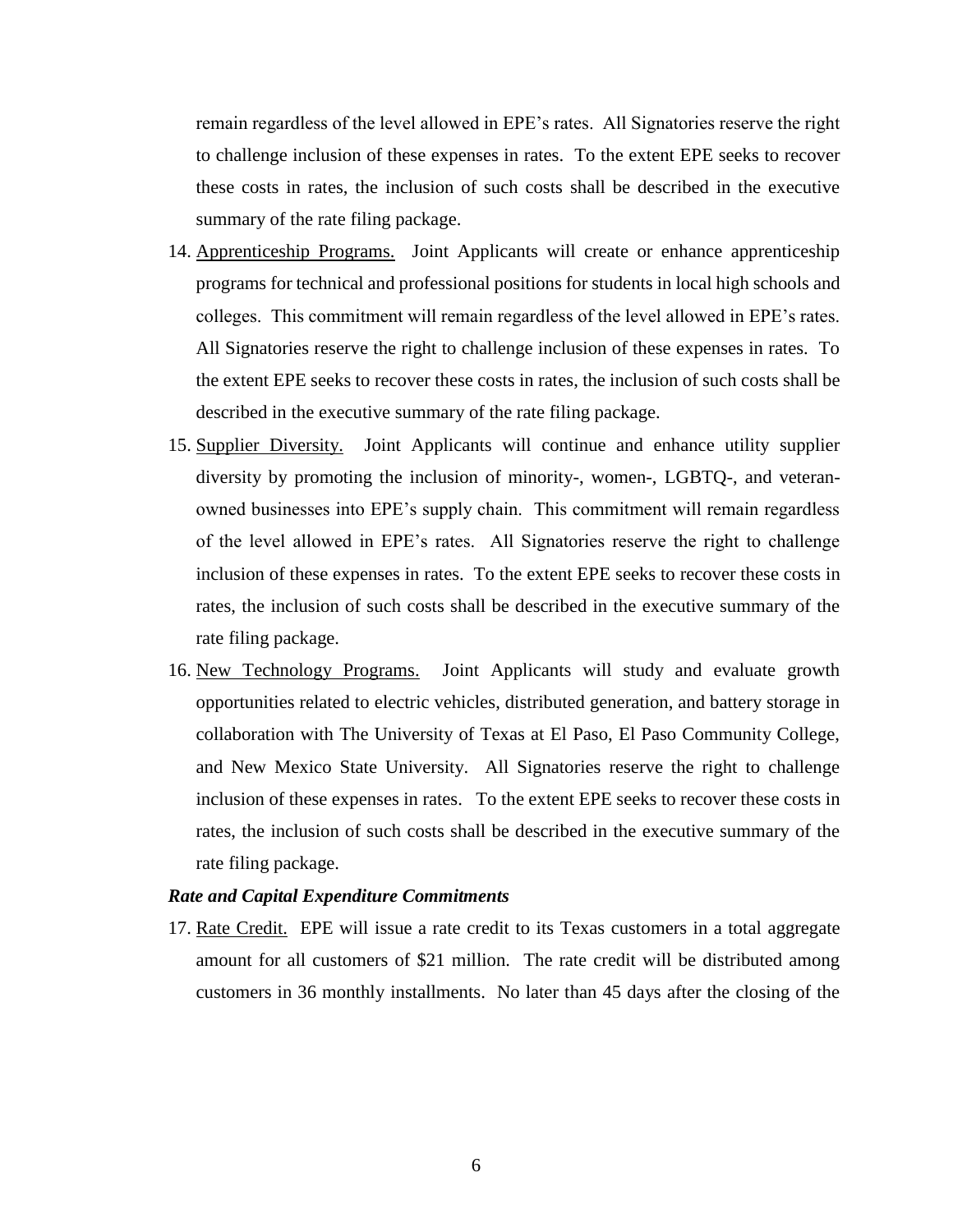Transaction, EPE will make a tariff filing to implement the rate credit. EPE will not attempt to recover the value of this rate credit in future rate cases.

- 18. Goodwill. Joint Applicants will not seek recovery in rates of the Transaction acquisition premium. Any goodwill associated with the Transaction will not be included in rate base, cost of capital, or operating expenses in future EPE ratemaking proceedings. Write-downs or write-offs of goodwill will not be included in the calculation of net income for dividend or other distribution payments purposes.
- 19. Pushdown Accounting. Neither IIF US 2 nor any of its affiliates will elect to apply pushdown accounting for the Transaction (i.e., the Transaction will have no impact on EPE's assets being acquired). Any incremental goodwill will not be allocated to, or recognized within, EPE's balance sheet.
- 20. Transaction Costs. Joint Applicants will not seek recovery of Transaction costs in EPE's rates. None of the Transaction costs will be borne by EPE's customers, nor will EPE seek to include Transaction costs in its rates. Transaction costs are those incremental costs paid to advance or consummate the Transaction. Examples of Transaction costs include, but are not limited to: IIF US 2 time and expenses; EPE change-of-control payments; any tax impact as a result of the Transaction; certain executive severance costs related to the Transaction; and third-party costs, including bank advisors, external legal advisors, rating agencies, and expert witnesses and consultants in each case paid to advance or consummate the Transaction. Transaction costs do not include EPE employee time.
- 21. Capital Expenditures. EPE will continue to make minimum capital expenditures in an amount equal to EPE's current five-year budget for the five-year period beginning January 1, 2021, subject to the following adjustments, which shall be reported to the Commission in EPE's earnings monitoring report: EPE may reduce capital spending due to conditions not under EPE's control, including, without limitation, siting delays, cancellations of projects by third-parties, weaker than expected economic conditions, or if EPE determines that a particular expenditure would not be prudent.
- 22. Transition Costs. No IIF US 2 time and expenses, third party costs, fees, expenses, or costs of the transition ("transition costs") will be borne by EPE's customers, nor will EPE seek to include transition costs in its rates. Transition costs are those costs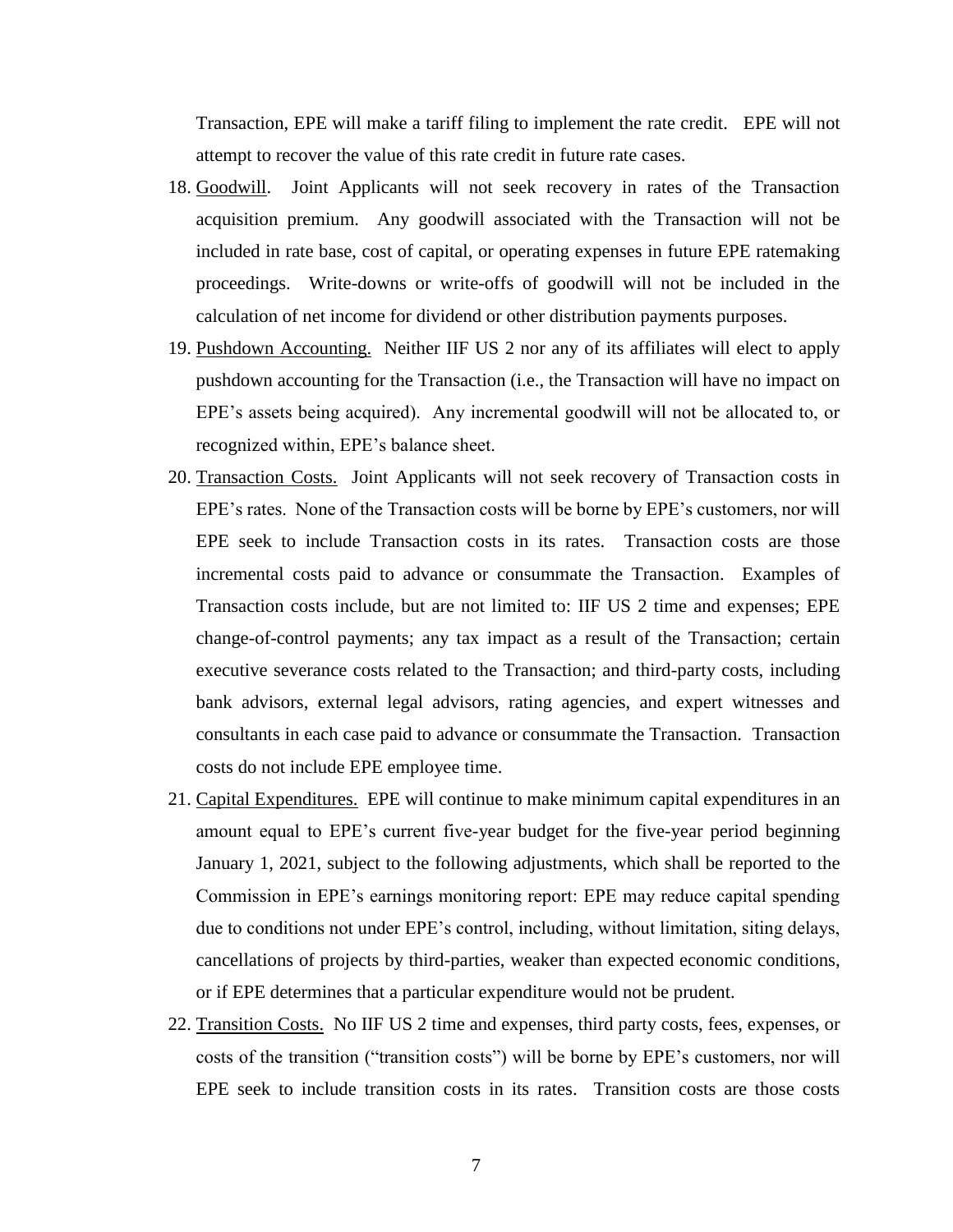necessary to integrate EPE into the holdings of IIF US 2, whether incurred before or after the closing of the Transaction, including the one-time transition costs being incurred whether directly or indirectly through affiliate charges to transition EPE to ownership by IIF US 2 and to integrate EPE's operations and systems with those of IIF US 2. Provided, however, that transition costs do not include EPE employee time, "costs to achieve" savings or synergies or costs that reflect reasonable and necessary costs in providing service to the public. "Costs to achieve" reflect reasonable and necessary amounts incurred to realize operating enhancements, efficiency gains, or costs reduction initiatives.

- 23. Electric Furnace Rate. EPE will not propose to eliminate the Electric Furnace Rate in its next base rate case following Commission approval of the Transaction.
- 24. EADIT. EPE commits that it will not amortize or reduce the regulatory liabilities for excess accumulated deferred income taxes recorded as a result of the federal legislation commonly referred to as the Tax Cuts and Jobs Act of 2017 until the amortization is reflected in rates, and EPE agrees that the determination of the treatment of this amount will be addressed in the next base rate case for EPE.

#### *Ring-Fencing Commitments*

- 25. Name/Logo. EPE will maintain an existence that is separate and distinct from Sun Jupiter, IIF US 2, and any of its affiliates or subsidiaries (excluding EPE and Rio Grande Resources Trust II), including, its separate name, logo, franchises, obligations, and privileges.
- 26. EPE Credit Ratings. EPE and IIF US 2 shall take the actions necessary to ensure the existence of EPE's stand-alone credit and debt ratings, as applicable. EPE will, except as otherwise approved by the Commission, be registered with a least two major nationally and internationally recognized credit rating agencies. EPE, Sun Jupiter, and IIF US 2 will take efforts to ensure that EPE's credit ratings reflect the ring-fence provisions contemplated herein such that the credit rating agencies provide EPE with a stand-alone credit rating.
- 27. Credit Ratings and Dividends. In considering subclauses (a)–(b) below, the Disinterested Directors (as defined below) on the EPE Board of Directors shall have the ability to prevent EPE from making any dividends or other distributions, other than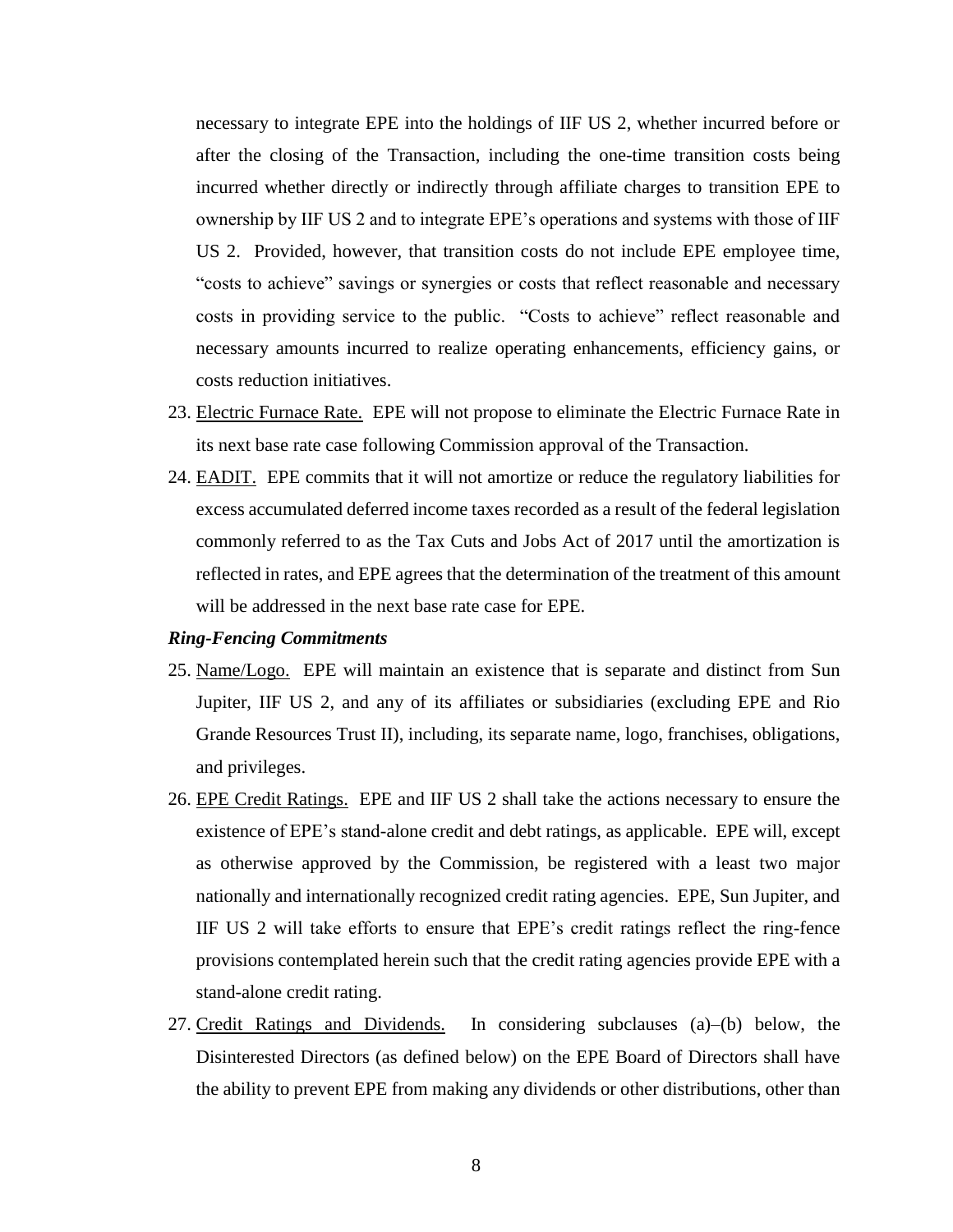contractual tax payments, if they determine in good faith that it is in the best interests of EPE to retain such amounts to meet the expected future requirements of EPE (including compliance with the below debt-to-equity commitment) as follows:

- a. For so long as EPE's credit rating remains at BBB (Baa2) at two of the major credit rating agencies (Moody's, S&P, and Fitch), no dividend shall be paid by EPE, except for contractual tax payments, unless such dividend is approved by a majority vote of the EPE Board of Directors, including at least two Disinterested Directors.
- b. If EPE's credit rating falls to BBB- (Baa3) at one of the major credit rating agencies, no dividend shall be paid by EPE, except for contractual tax payments, unless approved by a majority vote of the EPE Board of Directors, including all four Disinterested Directors, until EPE's credit rating at two of the major credit rating agencies returns to BBB (Baa2), at which point the above provisions of subclause (a) apply.
- c. If EPE's credit ratings at two of the major credit ratings agencies falls to BBB- (Baa3), no dividends shall be paid, except for contractual tax payments, until otherwise ordered by the Commission or EPE's credit rating at one of the major credit rating agencies returns to BBB (Baa2), at which point the above provisions of subclause (b) apply.
- d. If EPE's credit rating at one of the major credit rating agencies falls below BBB- (Baa3), no dividends shall be paid, except for contractual tax payments, until otherwise ordered by the Commission or EPE's credit rating returns to BBB- (Baa3), at which point the above provisions of subclause (c) apply.
- 28. Equity Ratio and Dividends. EPE will suspend payment of dividends or other distributions, except for contractual tax payments, until otherwise allowed by the Commission if issuance of the dividend or distributions, except for contractual tax payments, would cause the equity ratio of EPE's total capital for ratemaking purposes to fall below that established from time to time by the Commission for EPE ratemaking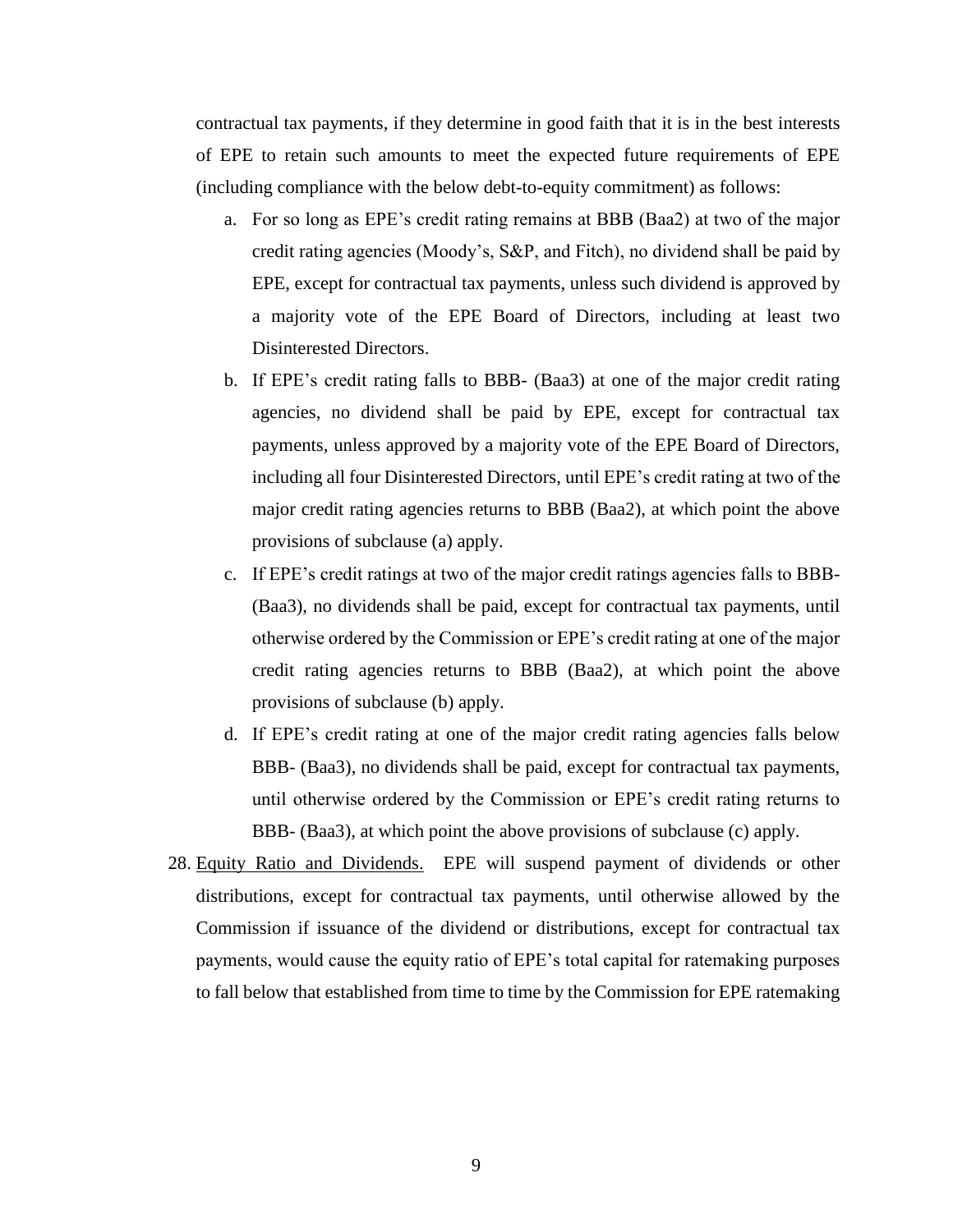purposes. EPE will make a quarterly compliance filing with the Commission regarding this commitment.

- 29. Net Income and Dividends. EPE will limit its payment of dividends, except for contractual tax payments, to an amount not to exceed its net income (as determined in accordance with GAAP and excluding the impact of the Palo Verde Nuclear Decommissioning Trust).
- 30. Dividend Policy. Any amendments to the dividend policy shall be approved by a majority of the EPE Board of Directors, including at least a majority of the Disinterested Directors.
- 31. Holding Company. In connection with the Transaction, IIF US 2 has created Sun Jupiter, an indirect, wholly-owned special-purpose entity, to hold 100% of the equity interests in EPE.
- 32. Holding Company Existence. Sun Jupiter will be retained between EPE and IIF US 2 for so long as IIF US 2 owns EPE.
- 33. No Debt/Credit Guarantees. EPE will not guarantee the debt or credit instruments of Sun Jupiter, IIF US 2, or any other affiliate (excluding EPE and Rio Grande Resources Trust II).
- 34. No Pledging of Assets/Stock. EPE's assets, revenues, or stock shall not be pledged by Sun Jupiter, IIF US 2, or any of its affiliates or subsidiaries, for the benefit of any entity other than EPE.
- 35. No Inter-Company Debt. Neither EPE nor Sun Jupiter will enter into any intercompany debt transactions with IIF US 2 or any of its affiliates or subsidiaries (excluding EPE and Rio Grande Resources Trust II) post-closing of the Transaction, unless approved by the Commission.
- 36. No Inter-Company Lending. Neither EPE nor Sun Jupiter will lend money to or borrow money from IIF US 2 or any of its affiliates or subsidiaries (excluding EPE and Rio Grande Resources Trust II) post-closing of the Transaction. Further, Sun Jupiter and EPE will not borrow money from J.P. Morgan Chase & Co. ("JP Morgan") and its affiliates except that EPE may borrow from JP Morgan or any of its affiliates on an arm's-length basis if approved by a majority of the EPE Board of Directors excluding the IIF US 2 representatives on the EPE Board of Directors, and provided further that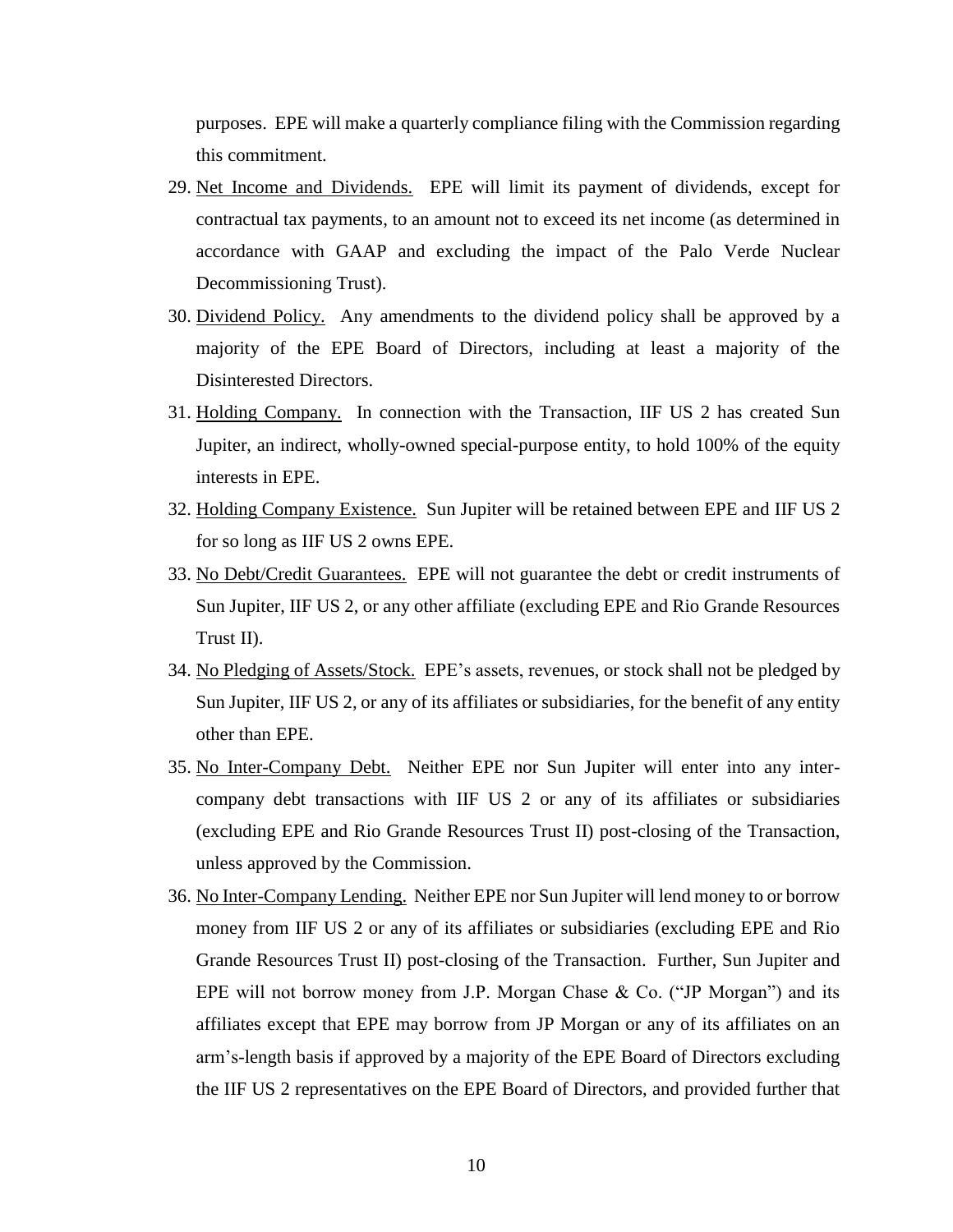nothing herein shall obligate JP Morgan or any of its affiliates to lend money to EPE or any of its affiliates at any time.

- 37. Credit Facility. Neither EPE nor Sun Jupiter will be borrowers under a common credit facility with one another nor with JP Morgan and its affiliates, IIF US 2, or any of IIF US 2's affiliates or subsidiaries (excluding EPE and Rio Grande Resources Trust II).
- 38. Cross-Default Provisions. EPE will not include in any of its debt or credit agreements cross-default provisions relating to Sun Jupiter or IIF US 2 or any of its affiliates or subsidiaries (excluding EPE and Rio Grande Resources Trust II). Neither EPE nor Sun Jupiter will include in any of its debt or credit agreements cross-default provisions relating to the securities of IIF US 2 or any of its affiliates or subsidiaries (excluding EPE and Rio Grande Resources Trust II). Under no circumstances will any debt of EPE become due and payable or otherwise be rendered in default because of any crossdefault or similar provisions of any debt or other agreement of IIF US 2, the Sun Jupiter Entities, or any of their affiliates (excluding EPE and Rio Grande Resources Trust II).
- 39. Financial Covenants or Rating Agency Triggers. EPE's debt or credit agreements will not include any financial covenants or rating-agency triggers related to Sun Jupiter or IIF US 2 or any of IIF US 2's affiliates or subsidiaries (excluding EPE and Rio Grande Resources Trust II), nor will Sun Jupiter's debt or credit agreements include any financial covenants or rating-agency triggers related to IIF US 2 or any of its affiliates or subsidiaries (excluding EPE and Rio Grande Resources Trust II).
- 40. No Transaction-Related Debt at EPE. EPE will not incur, guaranty, or pledge assets for any new incremental debt related to the Transaction.
- 41. Debt at Sun Jupiter Holdings LLC. Without prior approval of the Commission, Sun Jupiter Holdings LLC will not incur any third-party debt in excess of the amount in place at the closing of the Transaction, which shall not exceed \$700 million. Further,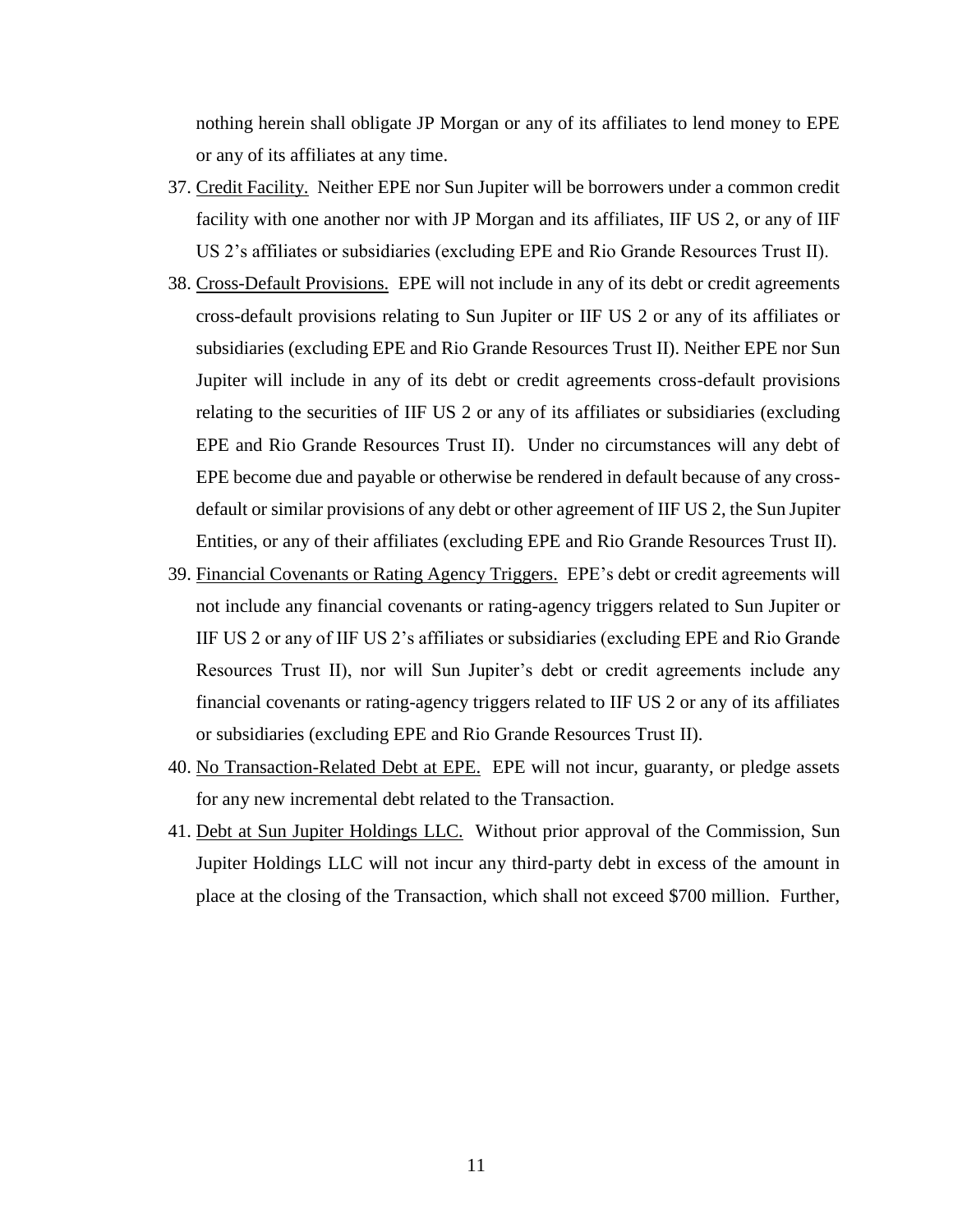all third-party debt held at Sun Jupiter Holdings LLC will be extinguished within five (5) years of closing.

- 42. Bankruptcy Expenses and Liabilities. Neither EPE nor Sun Jupiter will seek to recover from EPE's customers any costs incurred as a result of a bankruptcy of IIF US 2 or any of its affiliates (excluding EPE and Rio Grande Resources Trust II).
- 43. EPE Senior Management. Following closing of the Transaction, EPE's CEO and other senior management who directly report to the CEO will hold no positions with IIF US 2 or any of its affiliates or subsidiaries (excluding EPE).
- 44. Non-Consolidation Legal Opinion. IIF US 2 will obtain a non-consolidation legal opinion that provides that, in the event of a bankruptcy of IIF US 2, Sun Jupiter, or any of their affiliates (excluding EPE and Rio Grande Resources Trust II), a bankruptcy court would not consolidate the assets and liabilities of EPE with IIF US 2, Sun Jupiter, or any of their affiliates (excluding EPE and Rio Grande Resources Trust II).
- 45. Affiliate Asset Transfer. Neither EPE nor Sun Jupiter will transfer any material assets or facilities to any affiliates, other than a transfer that is on an arm's-length basis consistent with the Commission and New Mexico Public Regulation Commission ("NMPRC") affiliate standards as applicable to EPE.
- 46. Arm's-Length Relationship. Each of EPE and Sun Jupiter will maintain an arm'slength relationship with one another and with IIF US 2 and its affiliates, consistent with the Commission and NMPRC affiliate standards as applicable to EPE.
- 47. Access to Books and Records. IIF US 2 will provide the Commission access to its books and records, as well as those of its applicable affiliates, as necessary to facilitate the Commission's audit or review of any affiliate transactions, if any, as between EPE and IIF US 2 or IIF US 2's affiliates in accordance with PURA § 14.154.
- 48. Separate Books and Records. Each of EPE and Sun Jupiter will maintain accurate, appropriate, and detailed books, financial records and accounts, including checking and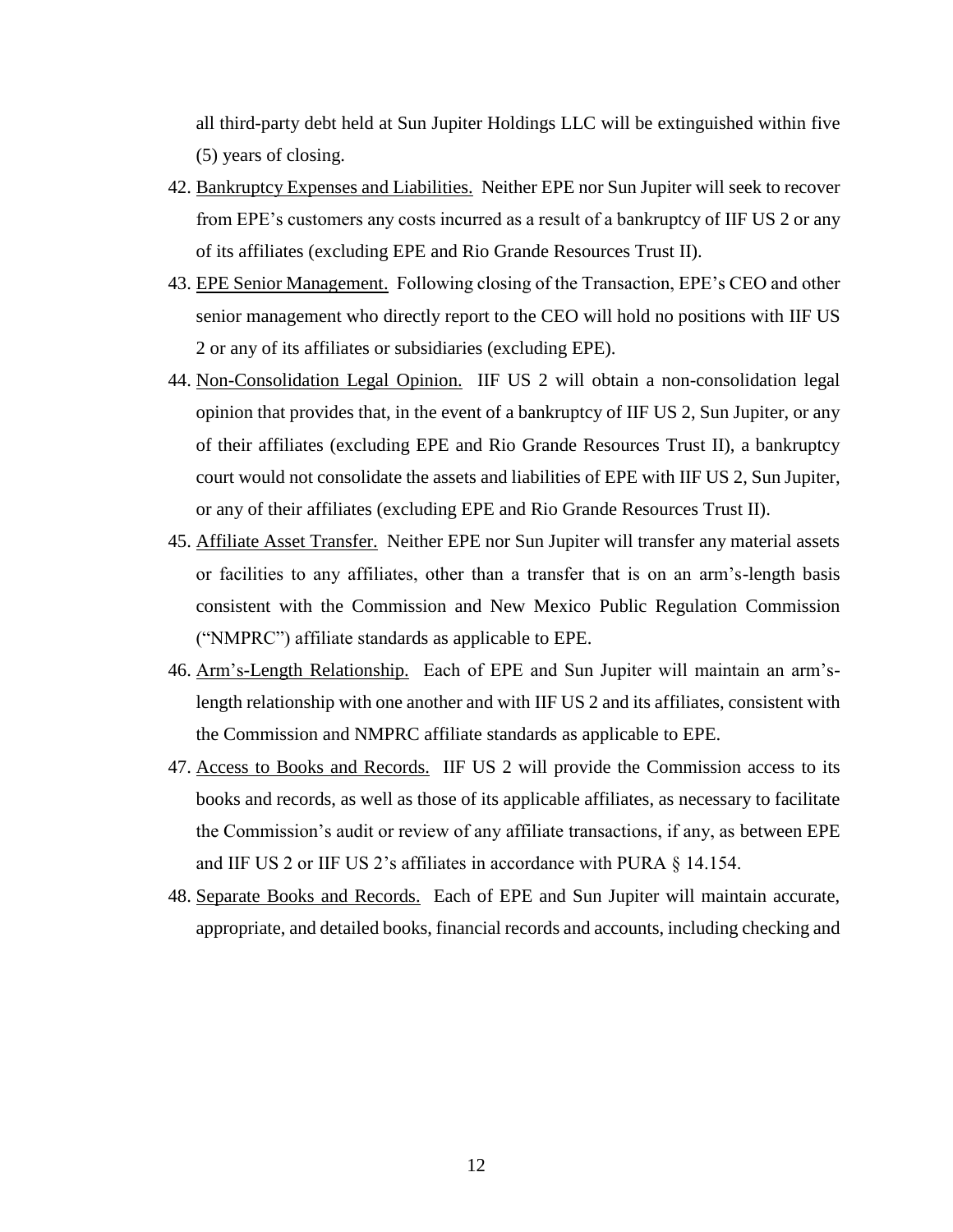other bank accounts, and custodial and other securities safekeeping accounts that are separate and distinct from those of any other entity.

- 49. Representations to the Public. Sun Jupiter and its affiliates will not represent to the public or creditors that EPE has any liability for the obligations of Sun Jupiter or IIF US 2 or any of their affiliates (except for EPE and Rio Grande Resources Trust II).
- 50. Consolidated Tax Return. EPE will be a party to a consolidated corporate tax return with the Sun Jupiter consolidated tax group, which will be carried out subject to a formal tax sharing agreement and policy.
- 51. Modification of Ring Fence. EPE, Sun Jupiter, and IIF US 2 acknowledge the Commission's jurisdiction to initiate a future proceeding to modify the EPE ring fence, but they reserve their rights to contest any other aspect of the filing. No party to this proceeding has waived any argument regarding whether the EPE ring fence should be modified or the scope of any modification, and all parties reserve their rights to argue their positions in the future docket, if such docket is initiated.

#### *Local Control and Management Commitments*

- 52. Headquarters. EPE's existing headquarters will remain in El Paso, Texas for so long as IIF US 2 owns EPE.
- 53. Continued Ownership. IIF US 2 will maintain a controlling ownership interest in EPE for at least ten (10) years post-closing.
- 54. Management Day-to-Day Control. EPE's CEO and EPE's senior management will continue to have day-to-day control over EPE's operations and senior management will continue to reside in the El Paso, Texas and Las Cruces, New Mexico vicinity.
- 55. Management Primary Point of Contact. EPE's local management will remain the primary point of contact for all regulatory, operational, and community engagement matters.
- 56. EPE Board/Competitive Affiliates. At the closing of the Transaction and thereafter, EPE will have a Board of Directors that will not include any employees of any IIF US 2 competitive affiliates (as that term is defined in Commission rules) in Texas, any members from the boards of directors of any IIF US 2 competitive affiliates in Texas,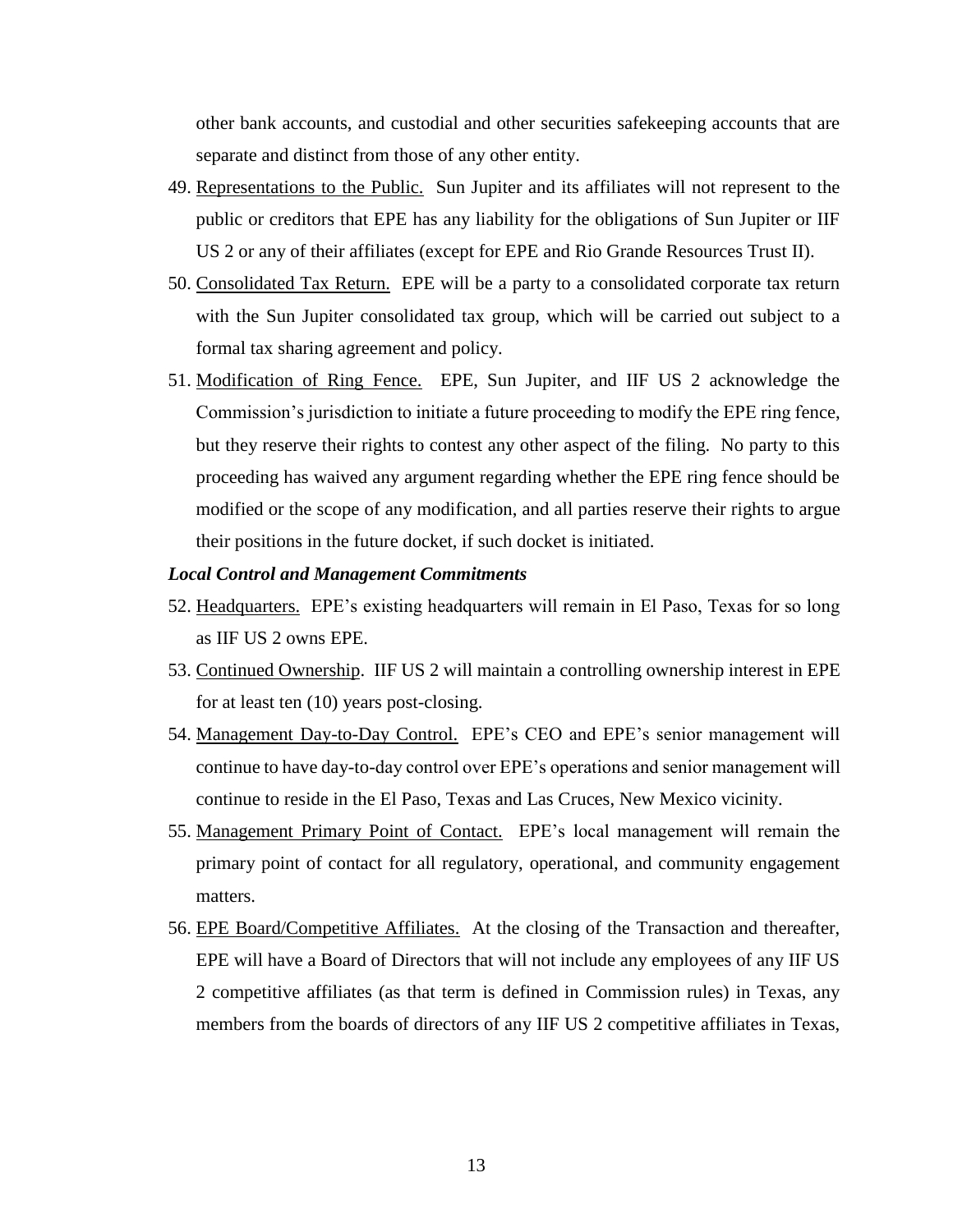or any individuals with direct responsibility for the management or strategies of any such competitive affiliates.

## *Powers of the EPE Directors*

 $\overline{a}$ 

- 57. Board Composition. EPE's post-closing Board of Directors will comprise ten (10) directors, of which:
	- $\bullet$  One (1) will be EPE's CEO;
	- Up to two (2) will be IIF US 2-level representatives (members of the Infrastructure Investments Group); and
	- The remaining seven (7) will satisfy the definition of NYSE Independent Directors. No Independent Director shall be a then-current officer of any IIF subsidiary. Of the seven (7) NYSE Independent Directors:
		- o At least four (4) will be "Disinterested;"<sup>2</sup>
		- o At least two (2) will reside within EPE's service territory; and
		- o At least two (2) will be individuals that either served on the EPE Board of Directors immediately prior to closing of the Transaction, are local business/community leaders, or are from a university within EPE's service territory.
- 58. Disinterested Director Appointment. The initial Disinterested Directors will be identified in a compliance filing made by EPE within 30 days after closing of the Transaction. After establishment of EPE's initial post-closing Board of Directors, the

<sup>2</sup> Disinterested Directors will be independent from IIF US 2 and its subsidiaries and affiliated entities (other than EPE and Rio Grande Resources Trust II) and JP Morgan, and will have no material financial relationship with IIF US 2 or its subsidiaries or affiliated entities (other than EPE and Rio Grande Resources Trust II) or JP Morgan currently or within the previous five years. A personal banking relationship of the type that is generally available to other similarly situated clients is not a material financial relationship.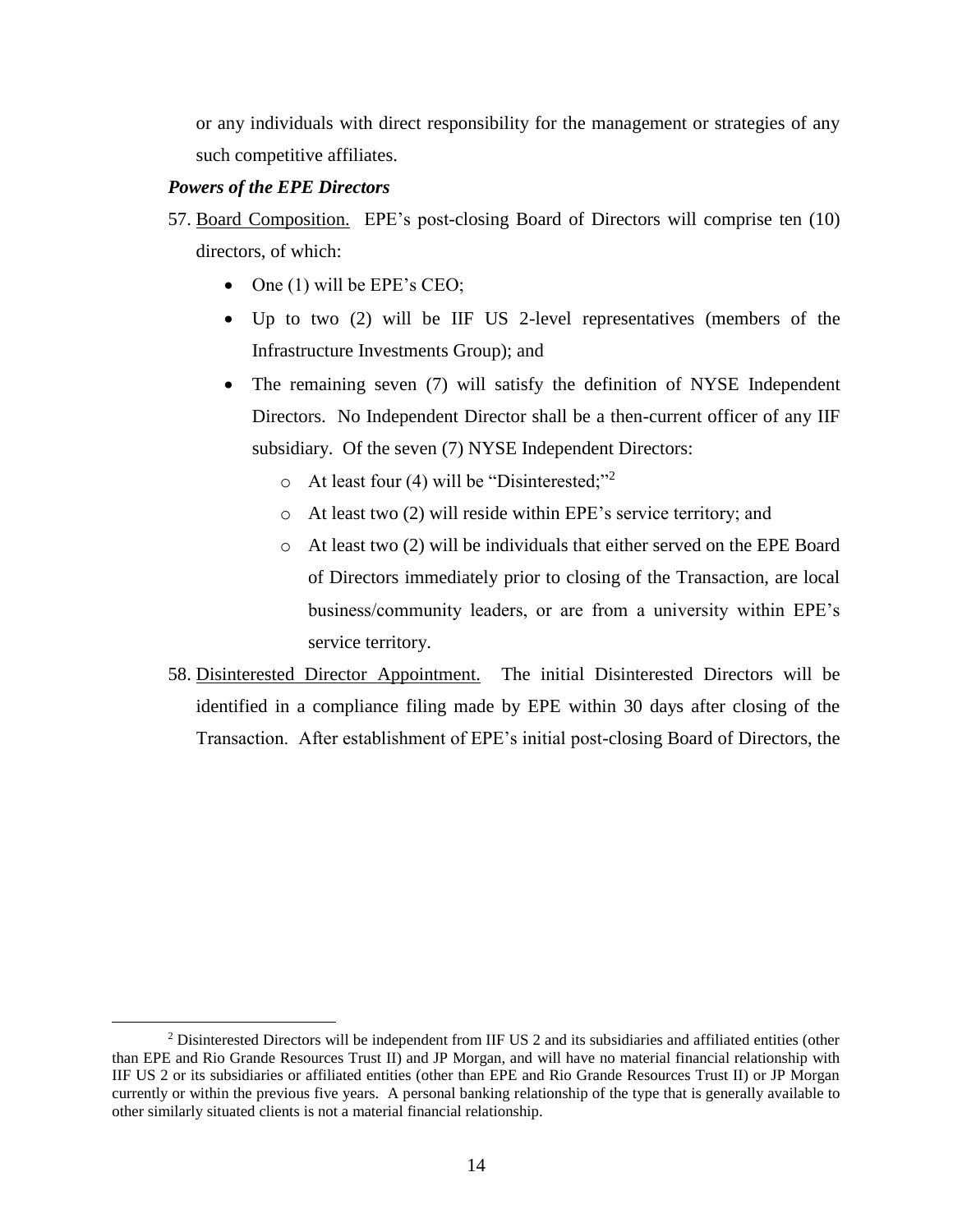Disinterested Directors will be appointed by a majority of a committee comprised of the Disinterested Directors.

- 59. Disinterested Director Initial Term. The initial terms of the Disinterested Directors will be staggered such that in each year no more than two Disinterested Directors will be up for renewal.
- 60. Disinterested Director Removal. A Disinterested Director may only be removed by majority vote of the remaining Disinterested Directors and cannot be removed by a shareholder vote.
- 61. EPE Director Compensation/Financial Performance. The compensation of EPE directors will in no manner be tied to, reflect, or be related to the financial, operating, or other performance of any entity or interest other than EPE.
- 62. EPE Director Compensation/Powers of the Board. The EPE Board of Directors shall have the power to set the compensation and benefits for EPE directors, in the form and manner it directs, subject to the approval of Sun Jupiter.
- 63. New Mexico Board Meeting. EPE Board of Directors meetings will take place in Las Cruces, New Mexico at least once per year.

#### *Additional Capital Commitments*

- 64. Approval of EPE Budgets. A majority of EPE directors, including at least one IIF US 2-level representative and four Independent/Disinterested Directors must approve any capital or any expense budget (whether a one-year budget or a multi-year budget or forecast). The prior year's budget will remain in effect until a new budget can be adopted in accordance with the foregoing.
- 65. Variances in EPE Budget. If EPE management seeks approval of a capital project or a series of projects that would be in excess of the approved annual budget by more than 10%, such projects or series of projects must be approved by a majority of the EPE Board of Directors, including at least one IIF US 2-level representative and four Independent/Disinterested Directors. Any budget or forecast outside this threshold will also be identified in an annual report to the Commission and EPE will provide the reasons for the variance.
- 66. Equity/Debt Issuances. The volumes and types of all EPE equity and debt issuances will be determined by a vote of the EPE Board of Directors including majorities of both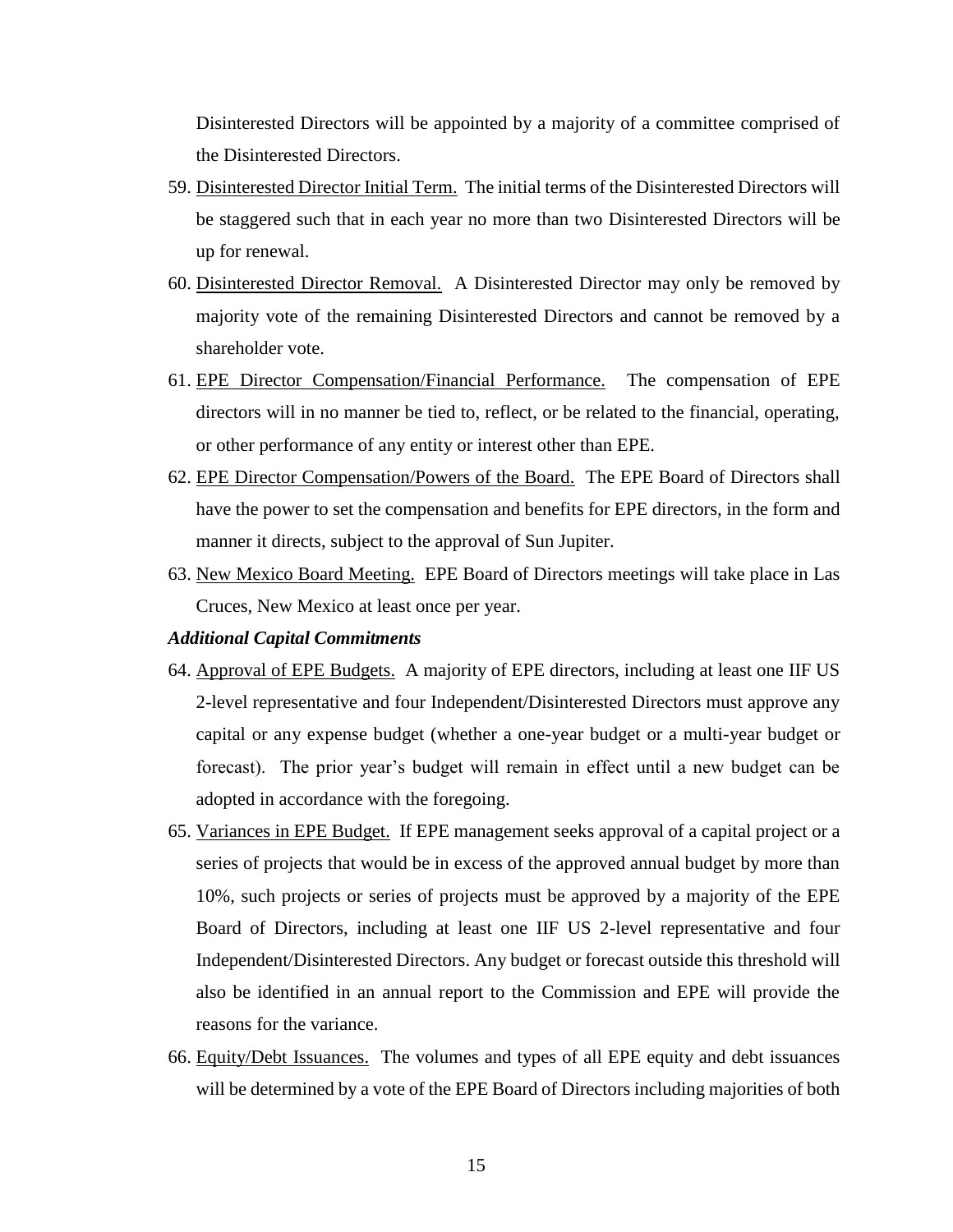the entire EPE Board of Directors and of its Independent and Disinterested Directors. No Sun Jupiter Entity<sup>3</sup> will have the power to alter or override such votes.

67. Third-Party Equity Issuances. The General Partner of IIF US 2 will have the power to decline to make provision for such equity issuances as the EPE Board of Directors approves. In the event that IIF US 2 declines to provide equity for a project that (a) EPE management has recommended, (b) the EPE Board has determined is in keeping with Good Utility Practice, and (c) such project is approved by a majority of the EPE Board of Directors, EPE is authorized to issue non-voting, non-convertible preferred equity at then prevailing market terms solely to secure the equity portion of a capital project. EPE shall not sell a primary issuance of preferred equity to IIF US 2, JP Morgan, or any of their respective affiliates.

#### *Employment Commitments*

 $\overline{a}$ 

- 68. Workforce. For at least five (5) years post-closing, as a result of the Transaction, EPE will not implement any material involuntary workforce reductions or changes to wages, benefits, and other terms and conditions of employment in effect prior to the Transaction.
- 69. Existing Collective Bargaining Agreements. EPE will honor the terms of EPE's existing collective bargaining agreements.
- 70. Collective Bargaining Negotiations. EPE will enter into good faith bargaining with its represented employees during and after the term of the existing collective bargaining agreements in order to negotiate new bargaining agreements.
- 71. Responsible Contractor Policy. EPE will adhere to a Responsible Contractor Policy.
- 72. EPE Officer, Manager, and Employee Compensation. The compensation of EPE officers, managers, and employees will in no manner be tied to, reflect, or be related to

<sup>3</sup> The Sun Jupiter Entities consist of the entities between EPE and IIF US 2.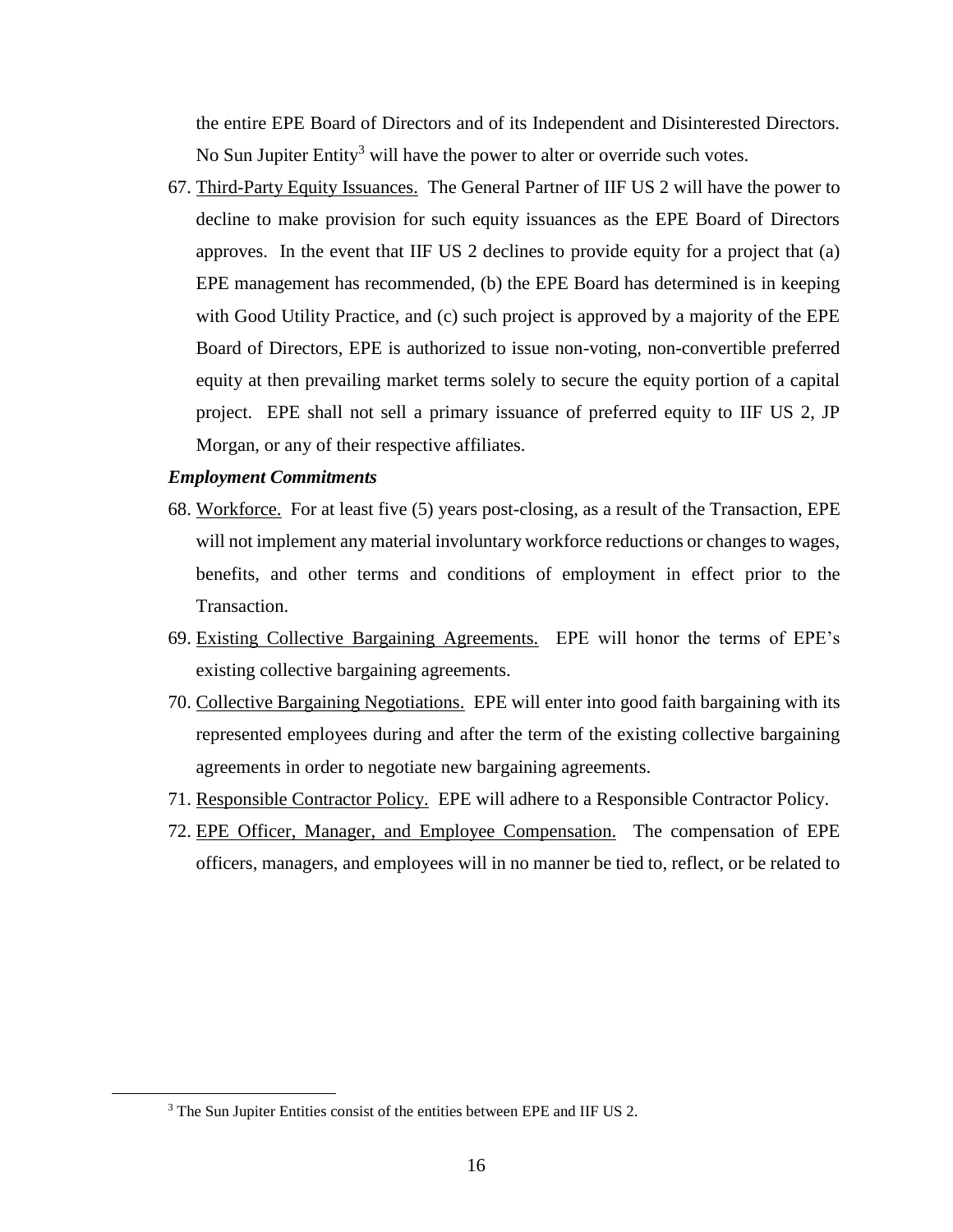the financial, operating, or other performance of any entity other than EPE and Rio Grande Resources Trust II.

#### *Code of Conduct*

- 73. Code of Conduct. EPE will file with the Commission for authority to amend and update its code of conduct to incorporate all applicable conditions and limitations on affiliate transactions required by these Regulatory Commitments.
- 74. Arm's Length Relationship with JP Morgan. EPE and Sun Jupiter will maintain arm'slength relationships with all affiliates and with all persons, entities, and interests directly or indirectly owned or controlled by JP Morgan. Joint Applicants agree to apply the Commission's regulations regarding arm's-length transactions among affiliates to JP Morgan regardless of whether JP Morgan is an actual affiliate as defined under PURA. Nothing in the foregoing is intended to prohibit IIF US 2's management of Sun Jupiter, which is a member managed entity.

### *Other Commitments*

- 75. FERC Preemption. Neither EPE nor IIF US 2 nor IIF US 2's affiliates will assert before the Commission or a Texas court of competent jurisdiction that the Commission is preempted pursuant to the Federal Power Act (e.g., under a Federal Energy Regulatory Commission ("FERC") tariff) from making a determination regarding the cost recovery of affiliate costs sought to be allocated to EPE.
- 76. Compliance Reports. For a period of five (5) years after the closing of the Transaction, EPE will make annual reports to the Commission regarding its compliance with the terms stated in the order approving the Transaction.
- 77. Reports of SAIDI and SAIFI to Commission. EPE will report its actual system-level SAIDI and SAIFI statistics to the Commission in its annual Service Quality Reports filed pursuant to 16 Tex. Admin. Code § 25.81, as may be amended.
- 78. Modification of Commission Order. If EPE, Sun Jupiter, or IIF US 2 seeks any modification to the final order entered in Docket No. 49849 prior to five (5) years after the date of its issuance, then in any such proceeding, Commission Staff may hire independent consultants selected by the Commission and paid for by EPE, Sun Jupiter, or IIF US 2. EPE, Sun Jupiter, or IIF US 2 will timely pay the reasonable costs of the services of such consultants as determined by the Commission. The amount that EPE,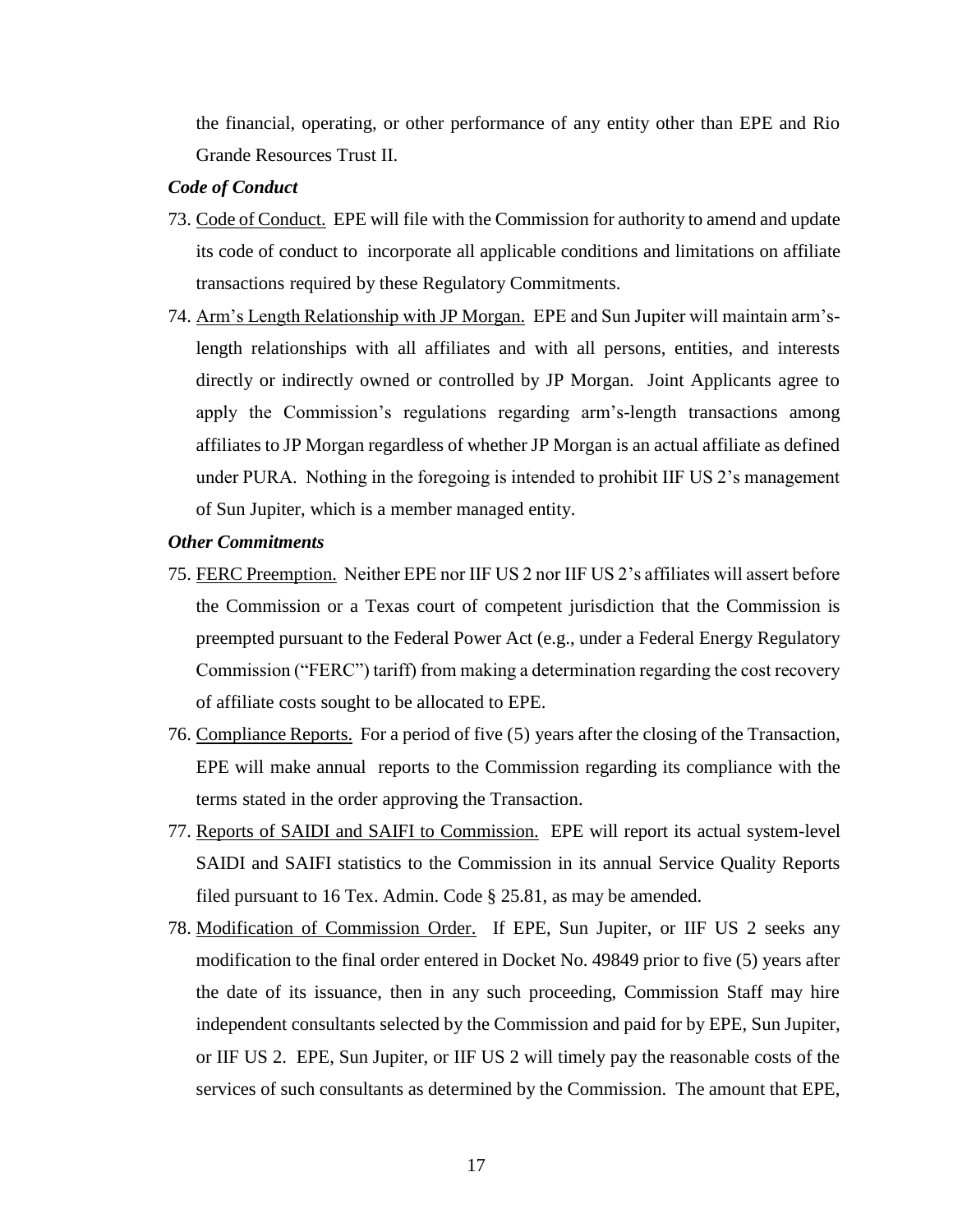Sun Jupiter, and IIF US 2 will be responsible to pay will not exceed \$300,000 per proceeding. EPE, Sun Jupiter, and IIF US 2 agree that EPE will not seek recovery of these costs in its rates.

- 79. Texas Utility. EPE will continue to operate in the State of Texas as a public utility subject to the continuing jurisdiction of the Commission.
- 80. Duration of Regulatory Commitments. Unless explicitly stated otherwise in these Regulatory Commitments, all of the Regulatory Commitments will apply as of closing of the Transaction and continue to apply thereafter, unless and until modified by the Commission.

## **II.**

The Signatories agree that the terms of this Stipulation are fair, reasonable, and in the public interest. The Signatories further stipulate to the facts contained in the Proposed Order attached hereto as Attachment A and will take all reasonable efforts to obtain the prompt adoption of an order by the Commission consistent with Attachment A. The Signatories further agree to support and defend the terms of this Stipulation as set forth herein.

#### **III.**

This Stipulation has been drafted by all Signatories and is the result of negotiation, compromise, settlement, and accommodation. The Signatories agree that the terms and conditions herein are interdependent. The various provisions of this Stipulation are not severable. None of the provisions of this Stipulation shall become fully operative unless the Commission shall have entered a final order approving this Stipulation consistent with the Proposed Order. If the Commission does not accept this Stipulation as presented, or issues an order inconsistent with the terms of this Stipulation or the Proposed Order, the Signatories agree that any Signatory adversely affected by that alteration has the right to withdraw from this Stipulation, thereby becoming released from its obligations arising hereunder, and to proceed as otherwise permitted by law to exercise all rights available under the law. The right to withdraw must be exercised by providing the other Signatories written notice within twenty (20) days of the date the Commission order acting on this Stipulation is filed. Failure to provide such notice within the specified time period shall constitute a waiver of the right to withdraw and acceptance of the changes to this Stipulation made by the Commission.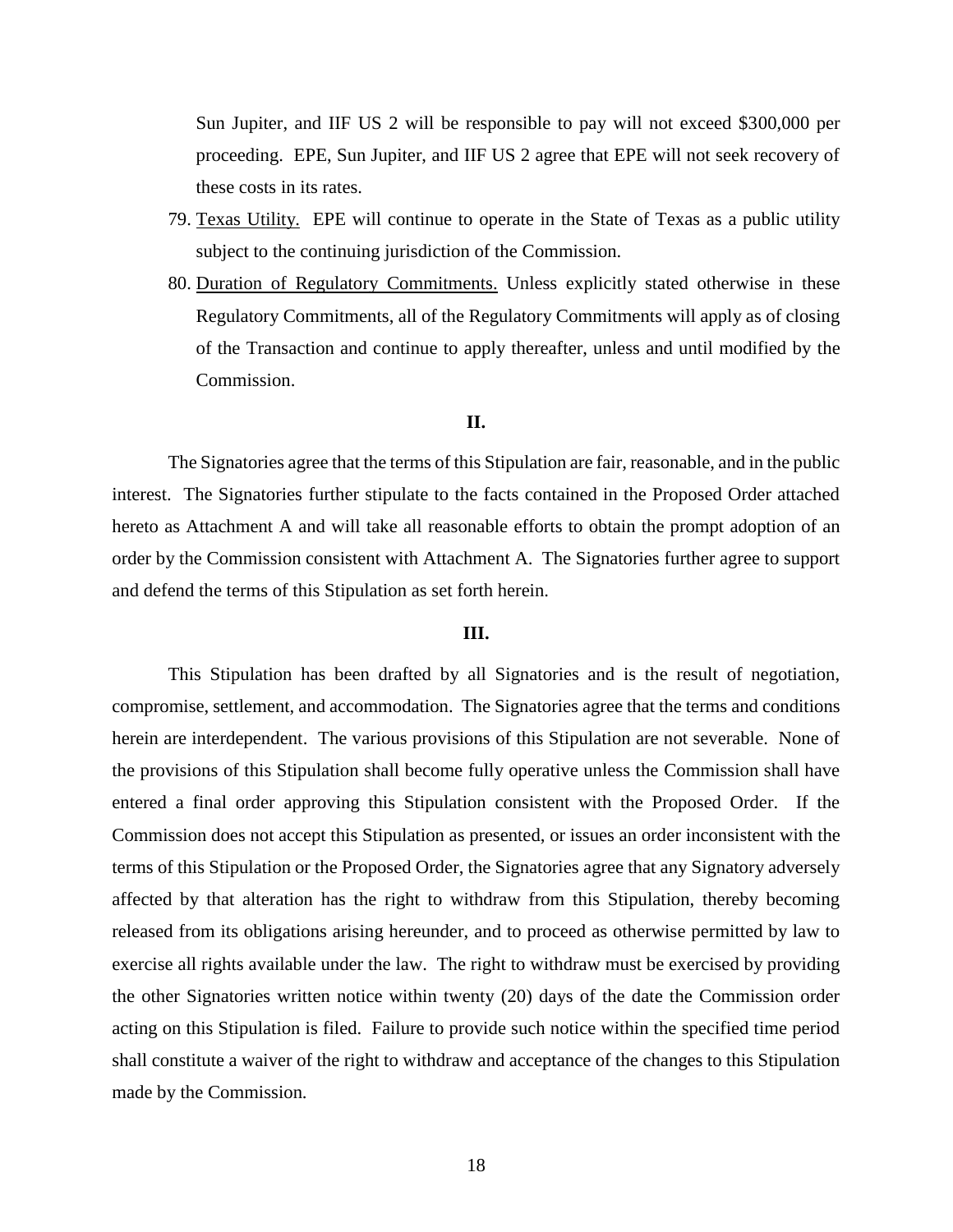This Stipulation is binding on each of the Signatories only for the purpose of settling the issues as set forth herein and for no other purposes. The matters resolved herein are resolved on the basis of a compromise and settlement. Except to the extent that this Stipulation expressly governs a Signatory's rights and obligations for future periods, this Stipulation shall not be binding or precedential on a Signatory outside of this proceeding except for a proceeding to enforce the terms of this Stipulation. The Signatories agree that a Signatory's support of the resolution of this docket in accordance with this Stipulation may differ from its position or testimony regarding contested issues of law, policy, or fact in other proceedings before the Commission or other forum. Because this is a Stipulation, a Signatory is under no obligation to take the same position as set out in this Stipulation in other proceedings not referenced in this Stipulation whether those dockets present the same or a different set of circumstances. Notwithstanding any other provision herein, a Signatory's agreement to entry of a final order of the Commission consistent with this Stipulation should not be regarded as an agreement to the appropriateness or correctness of any assumptions, methodology, or legal or regulatory principle that may have been employed in reaching this Stipulation.

#### **V.**

This Stipulation contains the entire agreement among the Signatories. Moreover, this Stipulation supersedes all other written and oral exchanges or negotiations among the Signatories or their representatives with regard to the subjects contained herein. The Signatories hereby waive the right to an evidentiary hearing in this proceeding and waive cross-examination of all witnesses.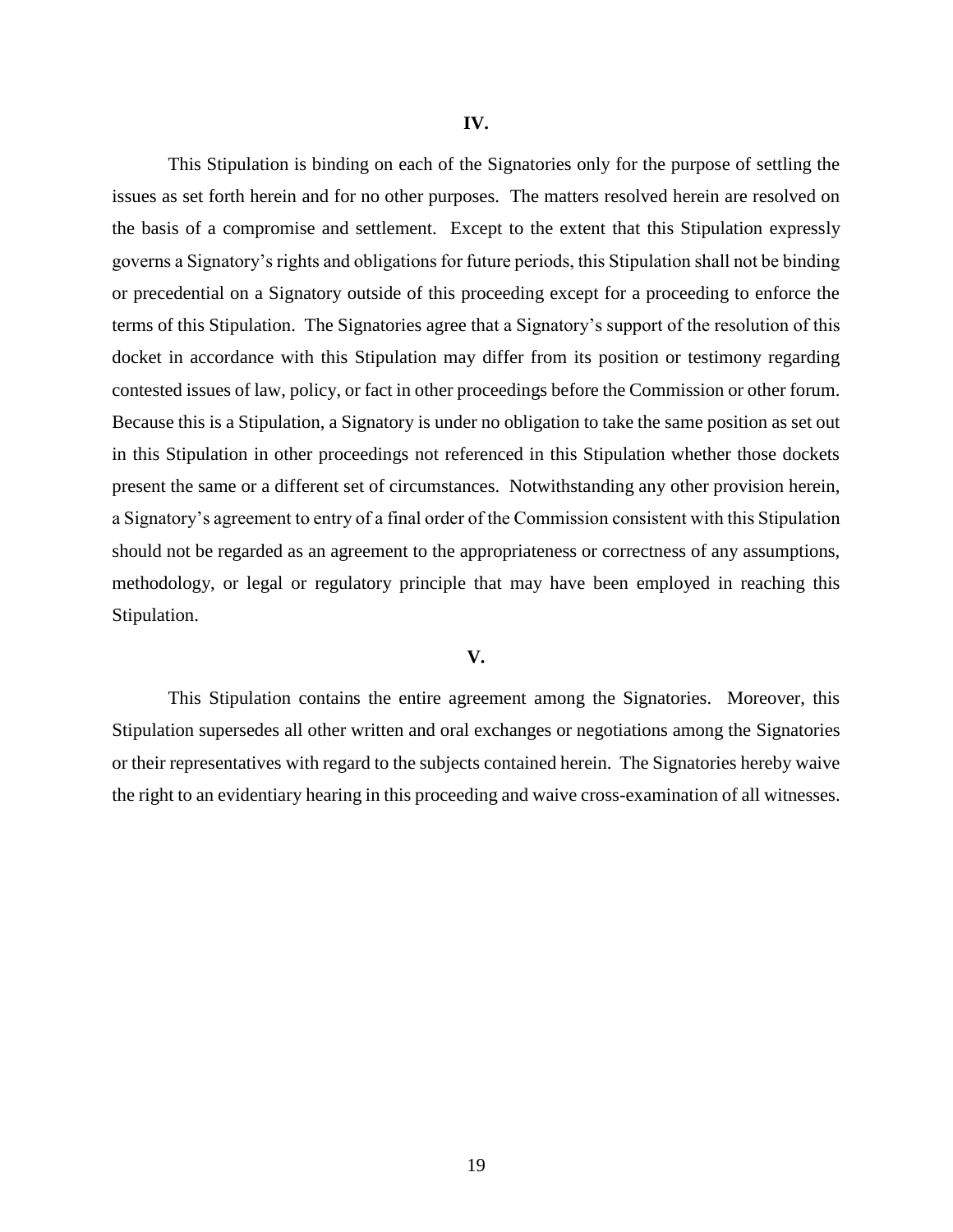## **VI.**

Each person executing this Stipulation represents that he or she is authorized to sign this Stipulation on behalf of the party represented. Facsimile or emailed copies of signatures are valid for purposes of evidencing this Stipulation, which may be executed in multiple counterparts.

### **VII.**

WHEREFORE, PREMISES CONSIDERED, the Signatories respectfully request that this Honorable Commission enter an order consistent with the terms of this Stipulation.

## **EL PASO ELECTRIC COMPANY**

 $\mathbf{By:}$ 

Name: Title:

## **SUN JUPITER HOLDINGS LLC AND IIF US HOLDING 2 LP**

 $\mathbf{By:}$ 

Name:

Title:

## **STAFF OF THE PUBLIC UTILITY COMMISSION OF TEXAS**

 $\mathbf{B} \mathbf{y}$ :

Name:

Title: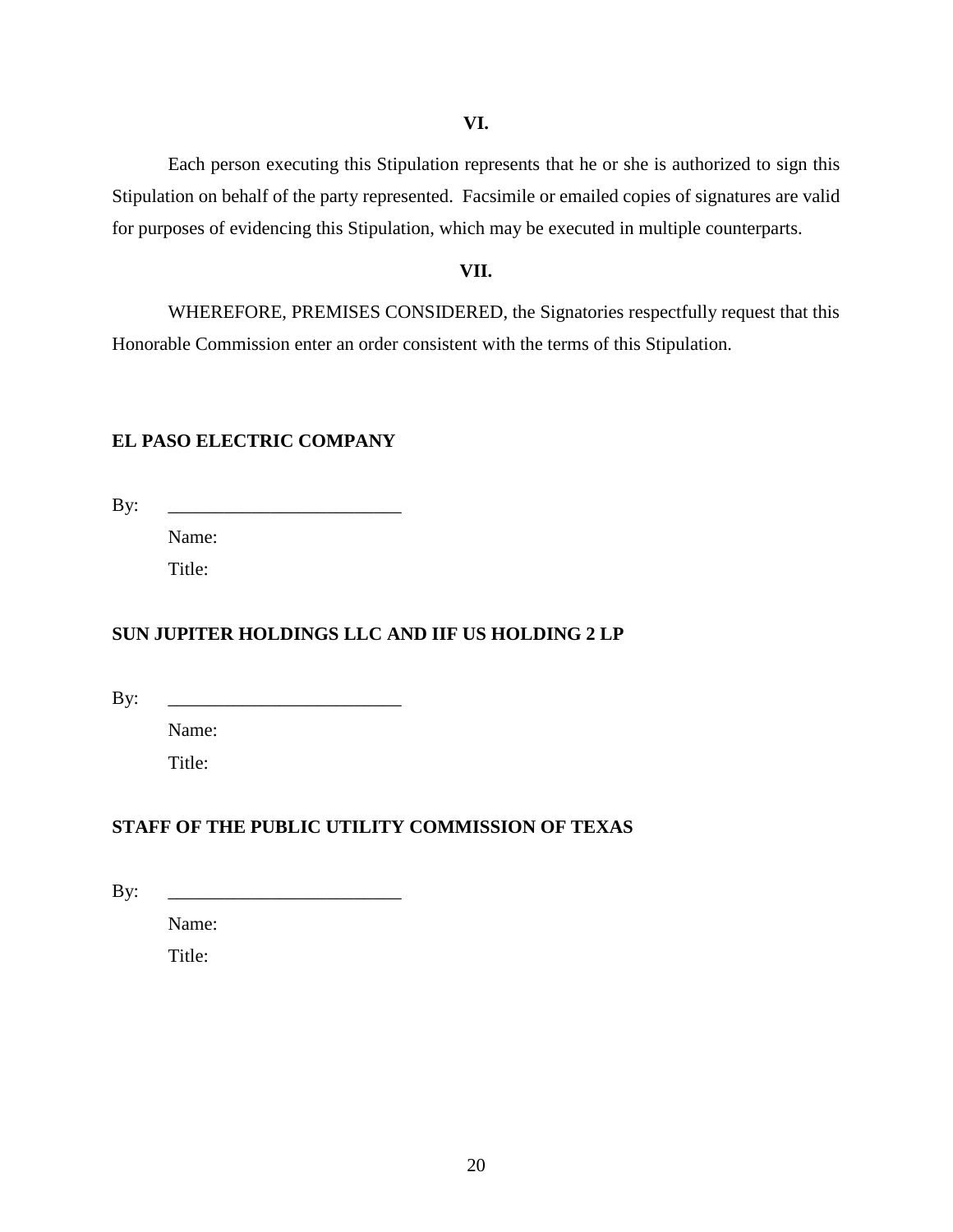## **OFFICE OF PUBLIC UTILITY COUNSEL**

By: \_\_\_\_\_\_\_\_\_\_\_\_\_\_\_\_\_\_\_\_\_\_\_\_\_

Name:

Title:

## **TEXAS INDUSTRIAL ENERGY CONSUMERS**

By: \_\_\_\_\_\_\_\_\_\_\_\_\_\_\_\_\_\_\_\_\_\_\_\_\_

Name:

Title:

## **CITY OF EL PASO**

 $\mathbf{B} \mathbf{y}$ :

Name:

Title:

## **FREEPORT-MCMORAN, INC.**

By: \_\_\_\_\_\_\_\_\_\_\_\_\_\_\_\_\_\_\_\_\_\_\_\_\_

Name:

Title:

## **INTERNATIONAL BROTHERHOOD OF ELECTRICAL WORKERS LOCAL 960**

By: \_\_\_\_\_\_\_\_\_\_\_\_\_\_\_\_\_\_\_\_\_\_\_\_\_

Name:

Title: